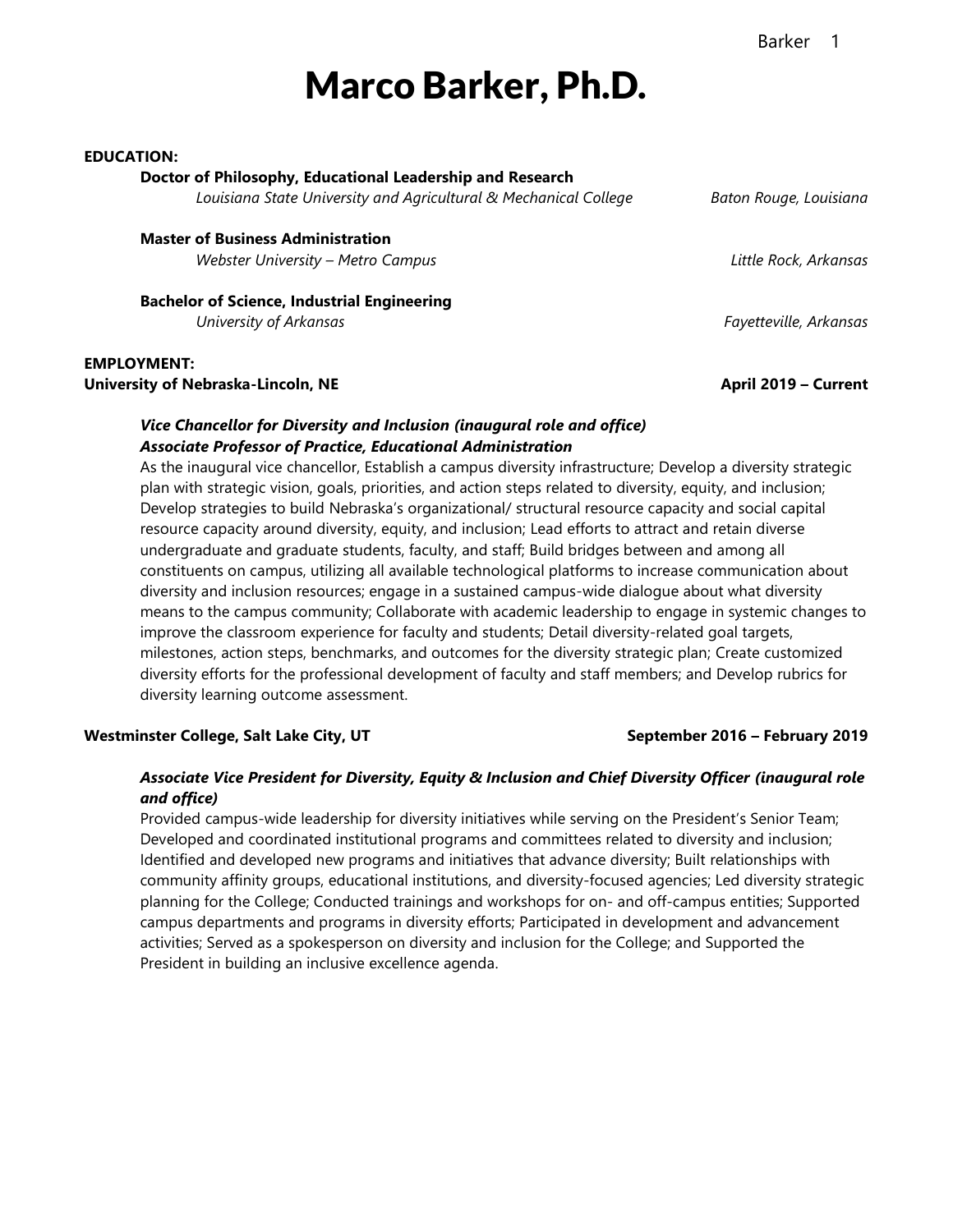#### **Barker Diversity Consulting**

#### *Principal Consultant and Founder*

Provide organizations, institutions, and departments with learning experiences, workshops, and activities designed to position teams to better understand, explore, and implement diversity and inclusion principles; Assist clients in the diversity discovery process, ranging from the introduction of diversity concepts and policies to specialized topics (e.g., implicit bias and inclusive excellence); Facilitate staff and leadership development; support organizations in devising successful strategies to build, sustain, and advance diversity and inclusion efforts and initiatives; Lead effective strategic planning in developing diversity and inclusion offices and roles, committees, events, programs, fundraising, and other forms of infrastructure that lead to creating welcoming environments; and Advise on promising practices on building a diversity talent pool.

#### **University of North Carolina at Chapel Hill, NC September 2012 – September 2016**

# *Senior Director for Education, Operations, and Initiatives: Diversity & Multicultural Affairs, Division of Workforce Strategy, Equity, and Engagement (2012 – 2016) Clinical Assistant Professor, School of Education (2014 – 2016)*

Researched, designed, implemented and coordinated diversity and inclusion education for faculty, staff and students (e.g., Diversity in Higher Education Seminars, Diversity in Hiring, Diversity in the Workplace); Formed strategic partnerships across the institution, which included undergraduate, graduate, and professional schools (law, medicine, and public health); Managed and monitored operations, operating budget, projects, strategic planning, and work product delivery throughout the DMA unit; Managed faculty engagement and development initiatives, which included DMAs Diversity Faculty Fellows and the Diversity Education & Research Center—including undergraduate research fellows; Implemented other special initiatives and projects (e.g., Carolina Millennial Scholars Program for minority males); developed external relations and alumni engagement; and supervised three FTEs, one 0.5 FTE, graduate assistants, and student staff members responsible for diversity education, Carolina Latina/o Collaborative, communications and marketing, operations, celebrations, and community engagement.

### **Louisiana State University, Baton Rouge, LA August 2004 – September 2012**

# *Director of Educational Equity & Assistant to the Vice Provost: Equity, Diversity & Community Outreach, Office of Academic Affairs (2006 – 2012)*

Worked with academic and professional units to develop strategies and practices to increase diversity; Served as a resource for and provided professional development to the Equity, Diversity, & Community Outreach Team (i.e., Community University Outreach, Women's Center, Office of Multicultural Affairs, African American Cultural Center, Louisiana Center Addressing Substance Use in Collegiate Communities, and Safe Space Campaign); Maintained fiscal control of unit accounts; Coordinated development and external relations efforts; Worked closely with affinity groups, commissions, task forces, and caucuses dedicated to diversity concerns; Promoted greater access and recruitment through establishing and maintaining relationships with peer institutions and specifically minority serving institutions; Specific initiatives included Diversity Education & Outreach (Trainings and Conferences), Minority Serving Institution Outreach (including Domestic Exchange Efforts), Black Male Leadership Initiative (Recruitment and Retention), Graduate Diversity & Recruitment, Diversity Assessment and Reporting (Annual Report), and Development and Alumni Affairs (National Advisory Board and LSU Foundation).

#### **April 2016 – Current**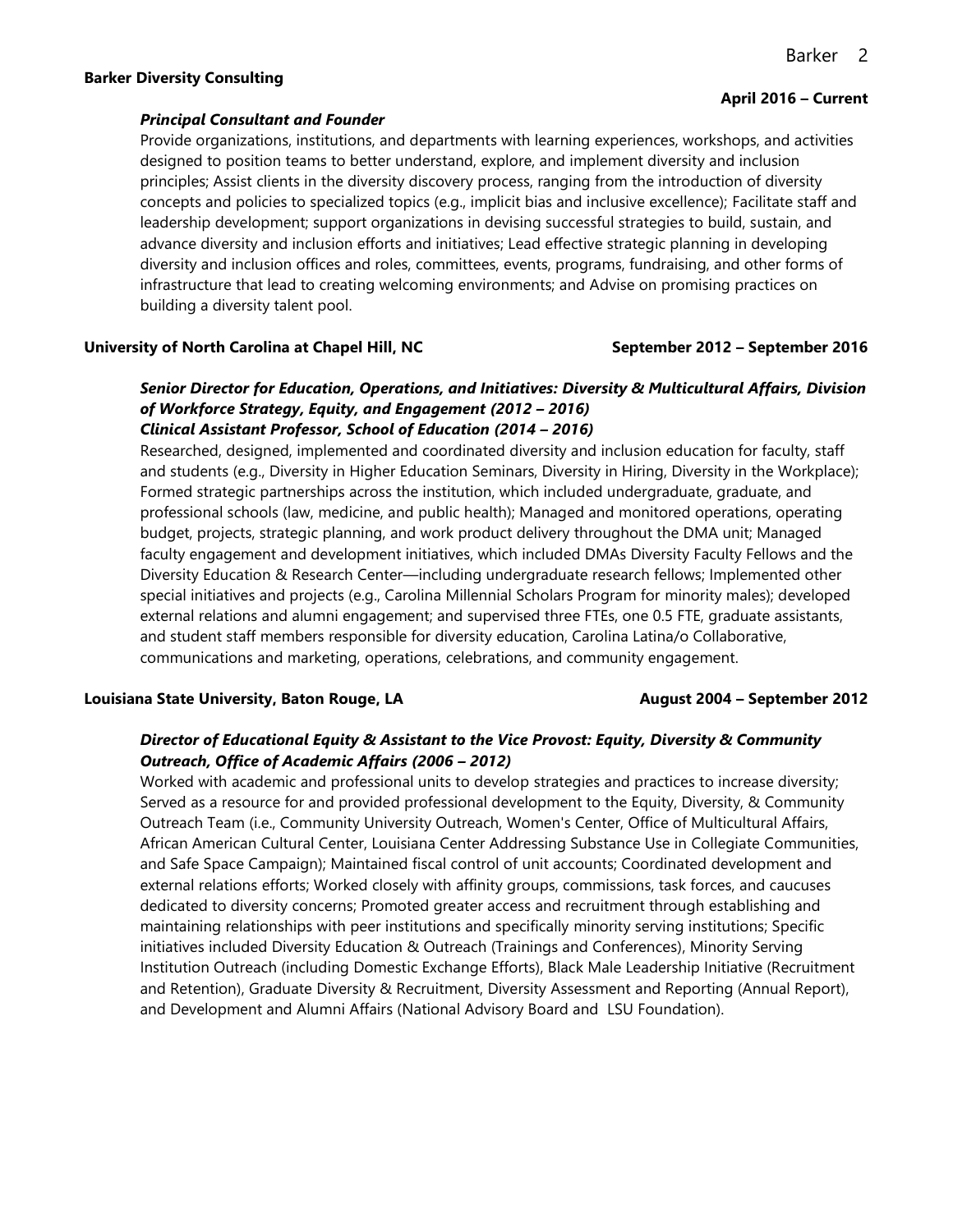# *Acting Director: Women's Center, Office of Equity, Diversity & Community Outreach (2007 – 2008)* Developed, planned, coordinated, and supervised Women's Center activity and programs including Women's History Month and the Women's Leadership Conference; Served as building coordinator of the Helen M. Carter House; Consulted with campus and community constituents on gender issues, student development, and other related areas; Served as an ally and advocate for women and gender issues and contextualizing those issues within a higher education and student development context; Coordinated efforts between women-oriented organizations, other affinity groups, and the greater campus; served as primary contact for Center; Prepared financial and narrative reports on the status of initiatives, programs, and activities of the Women's Center; Supervised the graduate assistant for the Center and the University Council on Women and Women's Center (6) student workers.

# *Pre-Doctoral Scholars Institute Summer Coordinator, The Graduate School (Summers 2009, 2010, 2011)*

Designed, coordinated, and managed Institute's curriculum and educational, professional, cultural, and social activities for ethnic-minority undergraduate students (Scholars) from across the nation; Served as primary contact for Scholars during the duration of PDSI; Conducted professional development and GRE quantitative preparation workshops for Scholars; Established and secured partnerships and collaborations for programs, activities, seminars, and financial support; Formed partnership with LSU's Black Graduate and Professional Student Association for PDSI mentoring; Developed PDSI working materials and portfolio for Scholars; Organized opening reception, research symposium and closing ceremony for PDSI; and Worked with The Graduate School Associate Dean (PDSI Director) to formalize faculty and research mentors and to execute overall program.

# *Cross Cultural Programming & Safe Space Coordinator (Doctoral Assistantship): Office of Multicultural Affairs, Office of Equity, Diversity & Community Outreach (2005 – 2006)*

Coordinated and conducted Safe Space training workshops and continuing education sessions for all participating faculty, staff, and administration that focus on LGBT issues; Developed and distributed all Safe Space resources and documents; Served as an active and receptive liaison to all LGBT students on campus; Accepted any University referrals with regards to LGBT issues upon request; Managed the Safe Space Training Team; Assisted the Program Coordinator for Cross Cultural Student Affairs in coordinating, executing, and evaluating activities which addressed the needs of Native American, Asian American, and Latin American student populations; Engaged LGBT students and Safe Space faculty and staff in collaborative community and cultural competent activities.

# *Assessment & Accountability Coordinator (Doctoral Assistantship), College of Education (2004 – 2005)*

Managed assessment and accountability records and reports for accreditation committees (NCATE), education agencies (Board of Regents, Title II), and university reports; Conducted ad hoc research on education statistics for the college of education's administration; Assisted in coordinating new assessment efforts for tracking teacher education students; Prepared and categorized documentation for meetings, reports, and other special events that support the assessment and accreditation abilities of the college; Prepared assessment and accountability data for dean and associate dean initiatives.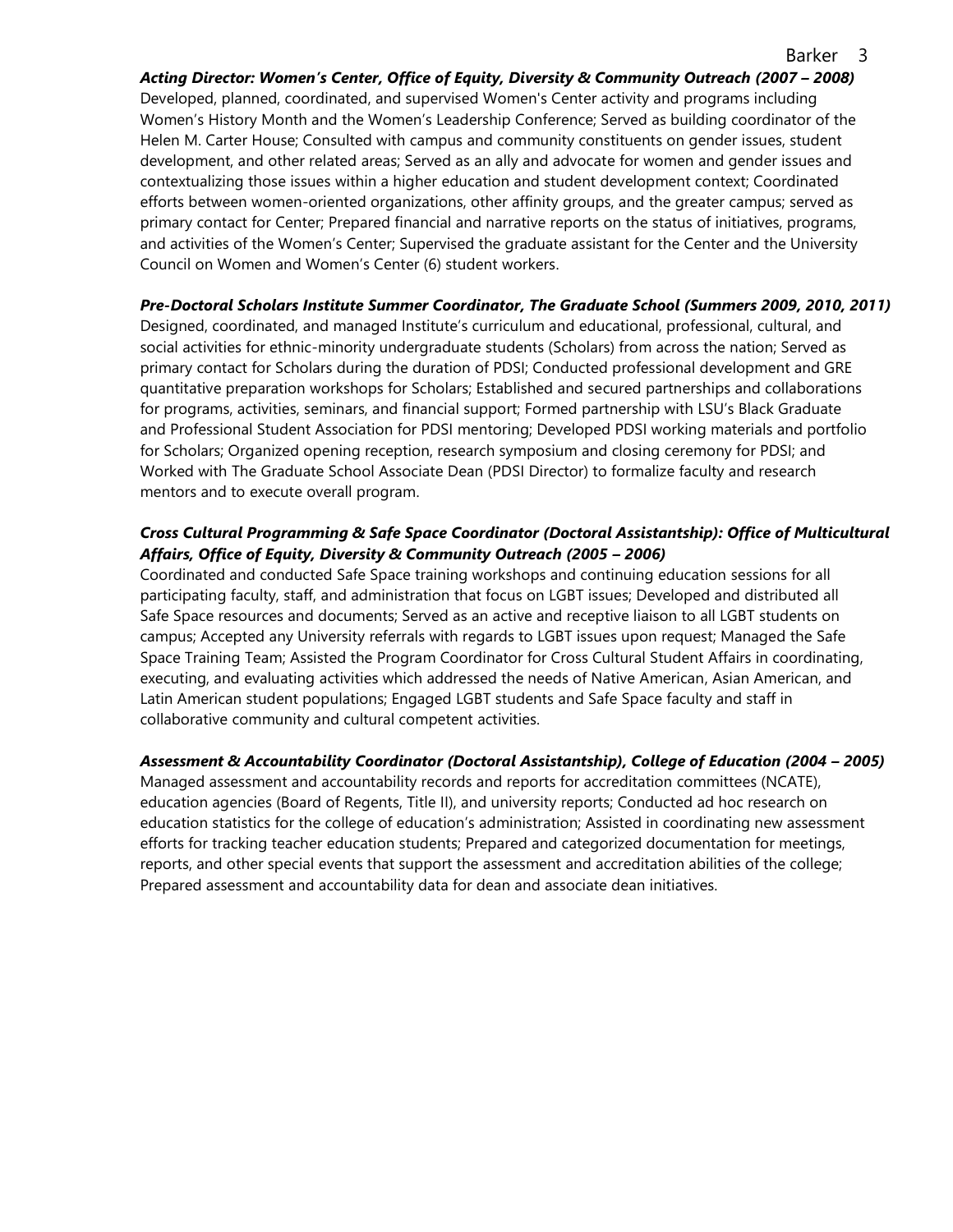#### **SBC Services, Incorporated January 2001 – July 2004**

# *Cost Analysis and Regulatory Manager (July 2004 – January 2003), St. Louis, MO*

Analyzed company-wide financial, payroll, and accounting records to produce labor rates and labor factors, as they affect pricing; Provided regulatory support for commission cases and inquires; Performed labor analysis on current and forecasted rates for cost models and other departments; Researched past and current labor contracts to accurately recover employee-related benefits and wage in cost models.

# *Outside Plant Design Engineer (January 2001 – December 2002), Little Rock, AR*

Designed copper cable routes for outside facilities (subdivisions and businesses); Configured land layouts for cable routes, providing cost estimates for projects; Negotiated system plans and designs with business developers and construction managers; Developed budget for construction projects; Mentored summer engineering intern.

#### **TEACHING EXPERIENCE**

- Student Development Theory
- Leadership Development

### **CERTIFICATIONS and SPECIAL TRAINING**

- Intercultural Development Inventory, Qualified Administrator, *IDI, LLC*
- Collaborative Culture Summit, Attendee, *Center for Innovative Cultures, Westminster College*
- Cultural Competence Consultant, *National Center for Cultural Competence, Georgetown University*
- BEST Supervisor Training, *Office of Human Resources, University of North Carolina at Chapel Hill*
- Academic Coaching, *Learning Center, University of North Carolina at Chapel Hill*

### **PUBLICATIONS**

—Articles (*Refereed Articles)*

Barker, M. J. (2016). The doctorate in Black & White: The experiences of Black doctoral students in cross-race advising relationships*. Western Journal of Black Studies 40*(2), 126-140.

- Felder, P., & Barker, M. J. (2014). African Americans and the doctoral experience: A case comparison through Bell's Interest Convergence*. Journal of Progressive Policy & Practice 2(1),* 79-100.
- Felder, P., & Barker, M. J. (2013). Using Bell's concept of interest convergence: A framework for understanding the African American doctoral experience. *International Journal of Doctoral Studies*, *8,* 1-20.
- Barker, M., & Avery, J. A. (2012). The impact of an institutional leadership initiative on Black male engagement and persistence. *College Student Affairs Journal*, *31*(2), 73-87.
- Barker, M. (2011). Racial context, currency, and connections: Black doctoral student and white faculty advisor perspectives on cross-race advising. *Innovative Education & Teaching International*. *48*(4), 387-400.
- Barker, M. (2007). Cross-cultural mentoring across institutional contexts. *Negro Educational Review*. *58*(1/2), 85-103.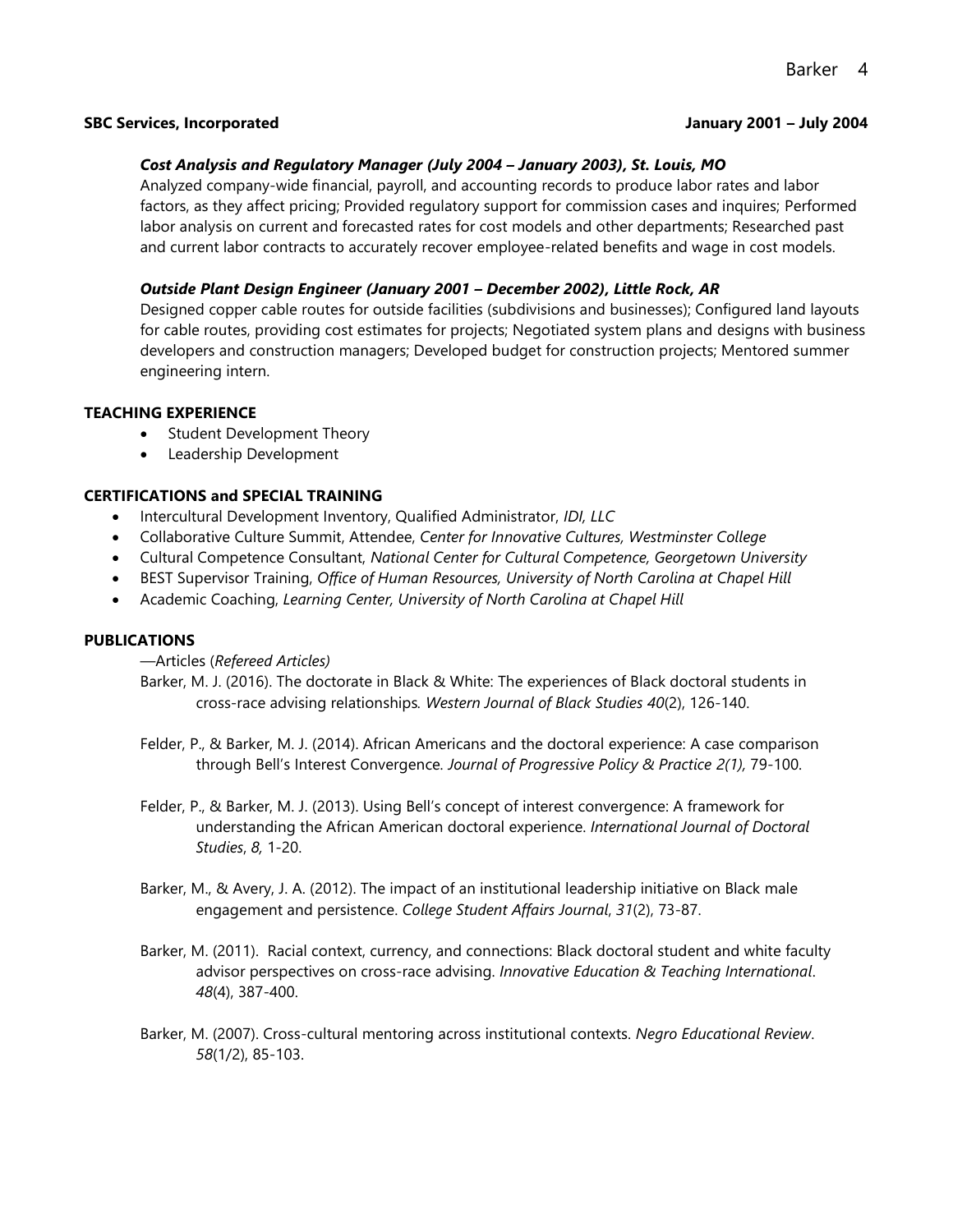Gardner, S., Miller, K., Barker, M., Loftin, J., Erwin, M., & Marin, K. (2007). Student affairs and Hurricane Katrina: Contextual perspectives from five institutions of higher education in New Orleans. *National Association of Student Personnel Administrators Journal*. *44*(1), 209-232.

—Edited Book/Volume (*peer-reviewed*)

Felder, P., Barker, M. J., & Gasman, M. (Approved). SANKOFA: exploring the racial and cultural implications for doctoral education from the African American perspective. New York: SUNY Press.

—Book Chapters

- Gardner, S. K., & Barker, M. J. (Under Review). Engaging graduate and professional students. In S. R. Harper & S. J. Quaye (Eds.), Student Engagement in Higher Education: Theoretical Perspectives and Practical Approaches for Diverse Populations (3rd). New York: Taylor & Francis.
- Barker, M., & Washington, C. (Approved). Double consciousness: exploring black and Doctoral student identity within cross-race advising Relationships. In P. Felder, M. Barker, and M. Gasman (Eds.), *SANKOFA: Exploring the Racial and Cultural Implications for Doctoral Education from the African American Perspective*. New York: SUNY Press.
- Felder, P. P., Barker, M. J., & Gasman, M. (Approved). Editors' introduction. In P. Felder, M. Barker, and M. Gasman (Eds.), *SANKOFA: Exploring the Racial and Cultural Implications for Doctoral Education from the African American Perspective*. New York: SUNY Press.
- Felder, P. P., & Barker, M. J. (Approved). SANKOFA: Exploring the racial and cultural implications of the doctoral experience from an African American perspective. In P. Felder, M. Barker, and M. Gasman (Eds.), *SANKOFA: Exploring the Racial and Cultural Implications for Doctoral Education from the African American Perspective*. New York: SUNY Press.
- Barker, M. (2014). CRiTiquing doctoral education: Moving toward a cross-race doctoral advising model. In P. Felder and E. P. St. John (Eds.), *Supporting Graduate Students in the 21st Century: Implications for Policy and Practice*. New York: AMS Press.
- Gardner, S. K., & Barker, M. J. (2014). Engaging graduate and professional students. In S. R. Harper & S. J. Quaye (Eds.), Student Engagement in Higher Education: Theoretical Perspectives and Practical Approaches for Diverse Populations (2<sup>nd</sup>). New York: Taylor & Francis.
- Albert, K. A., & Barker, M. J. (2012). Balancing act: A case on re-centering diversity in the midst of social and economic fluctuations. In C. Clark, M. Brimhall-Vargas, & K. Fasching-Varner (Eds.), *Occupying the Academy: Just How Important Is Diversity in Public Higher Education?* (pp. 38- 49). Lanham, MD: Rowan & Littlefield.
- Barker, M. (2012). An exploration of racial identity among Black doctoral students involved in crossrace advising relationships. In J. Sullivan and A. Esmail (Eds.), *African American Identity: Racial and Cultural Dimensions of the Black Experience*. Lanham, MD: Lexington Books.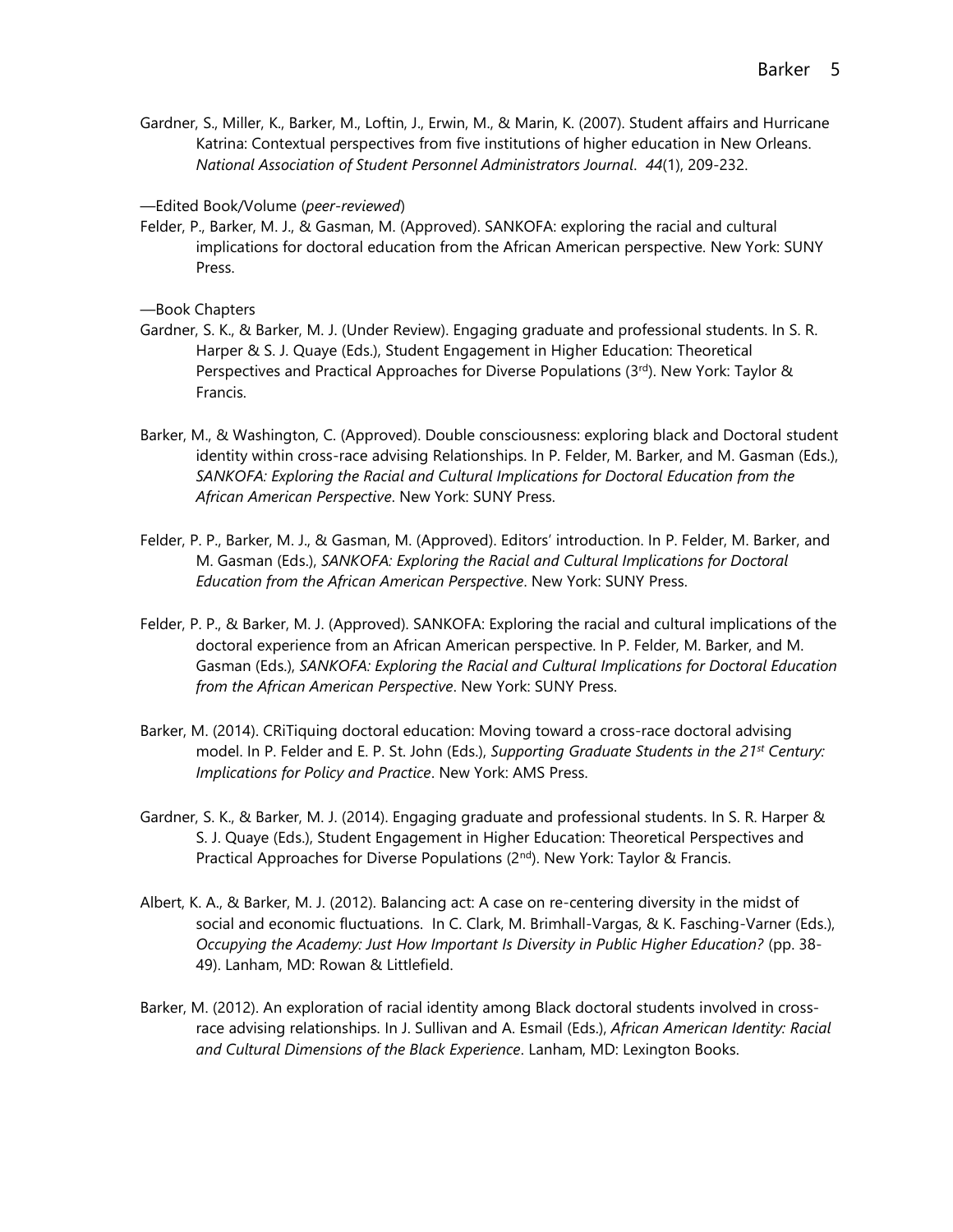#### **SCHOLARLY PRESENTATIONS AND SPECIAL SESSIONS (***selected***)**

- Dortch, D., Felder, P. F., Barker, M. J., & Burt, B. (2017, November). "Critical Issues facing Black/African American Doctoral Students Attending Predominantly White Institutions." Symposium. Association for the Study of Higher Education, Houston, TX.
- Felder, P., & Barker, M. J. (2013, September). "Understanding Interest Convergence within the Doctoral Student Experience". Paper. Center for African American Research and Policy National Summit Charlotte, NC.
- Felder, P., & Barker, M. J. (2013, April). "Considering Interest Convergence in Doctoral Student Advising". Paper. American Educational Research Association, San Francisco, CA.
- Barker, M. J. (2012, November). "What's Race Got to Do With It?: The Role of Race in Cross-Race Doctoral Advising Relationships". Paper. Association for the Study of Higher Education, Las Vegas, NV.
- Barker, M. J., Davis, J. E., Dancy, T. E., Bonner, F., & Strayhorn, T. (2012, November). "Black College Male Engagement & Identity: Researching Theory and Practice". Symposium. Association for the Study of Higher Education, Las Vegas, NV.
- Gasman, M., Laanan, F. S., Barker, M. J., and St. John, E. P. (2011, April). Division J Invited Session: "The Eye of the Storm: Talking About Race and Class Through Hurricane Katrina". Panel. American Educational Research Association, New Orleans, LA.
- Barker, M. J. (2011, April). "The Cross-Race Doctoral Advising Relationship: Examining the Role of Race Between Black Doctoral Protégés and Their White Faculty Advisors". Paper. American Educational Research Association, New Orleans, LA.
- Barker, M. J. (2008, April). "Mentoring Across Race and Institutional Context: Theoretical & Practical Considerations". Paper. American College Personnel Administration, Atlanta, GA.
- MacGregor, S. K., Barker, M., & Dochterman, M. (2008, March). "Promoting College Access for Underrepresented Minority Students through Civic Engagement: A Study of Reciprocal Outcomes". Paper. American Educational Research Association, New York, NY.
- Maurin, K., Barker, M., Erwin, M., Loftin, J., & Gardner, S. (2007, April) "Student Affairs Administrators in New Orleans: Shaping Higher Education in Response to Crisis". Paper. National Association of Student Personnel Administrators, Orlando, FL.
- Barker, M., Loftin, J., Le, T., & Dochterman, M. (2006, November). "Bridging Self and Scholar: Autobiography as Pedagogy for Learning about Race and Gender in Education". Symposium. *Discussant: Anna Neumann, Teacher's College*. Association for the Study of Higher Education Conference, Anaheim, CA.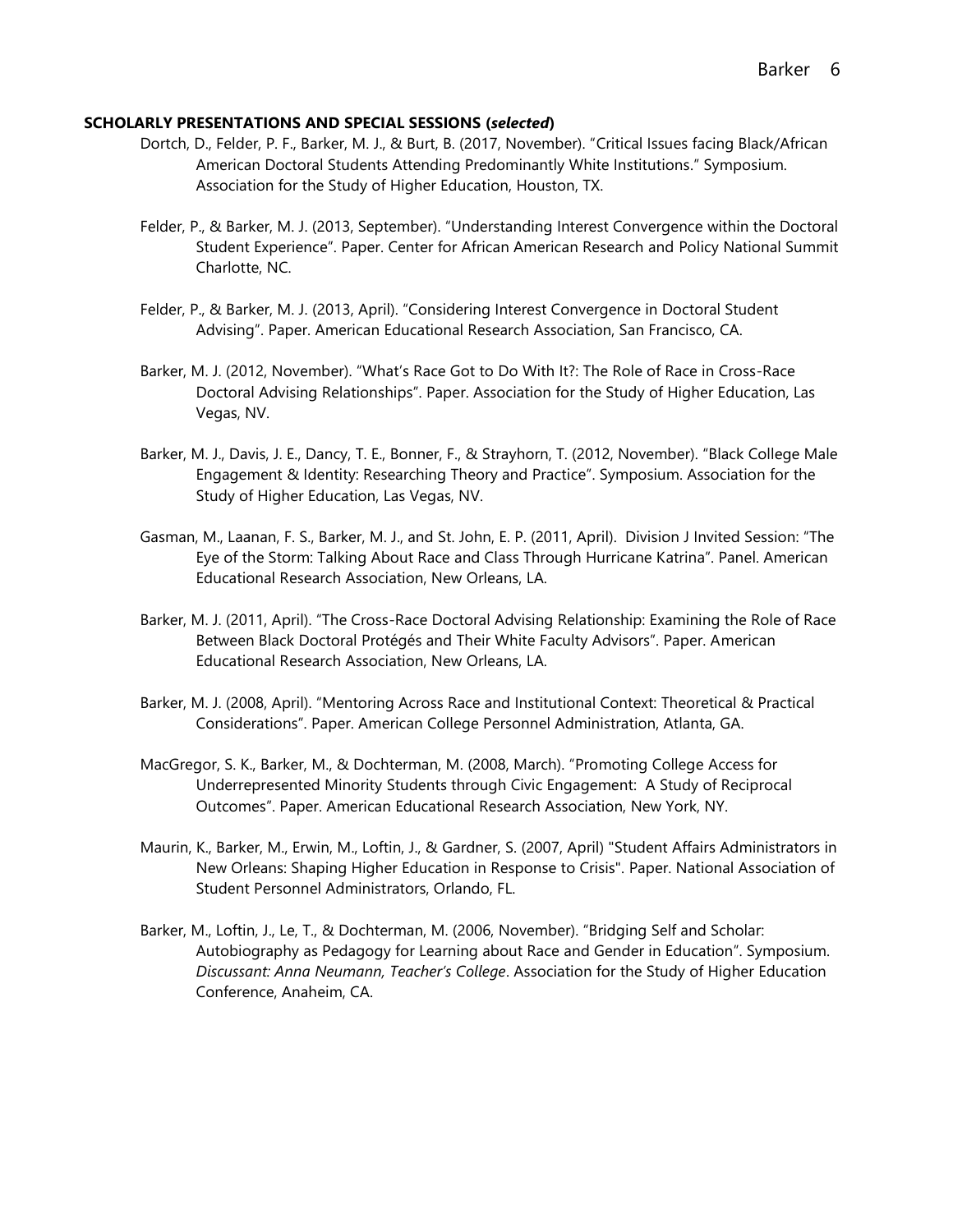#### **WORKSHOPS AND SEMINARS (***selected***)**

- Barker, M. J., Vigil, R., & Johnson, K. (2018, May). "The Mentoring Institute: A Collaborative Space to Build and Develop NCORE Professional Networks." Panelist. National Conference on Race and Ethnicity in Higher Education. New Orleans, LA.
- Barker, M. J., Vigil, R., Johnson, K., & Maggitt, N. (2018, May). "The Mentoring Institute: A Collaborative Space to Build and Develop NCORE Professional Networks." Panelist. National Conference on Race and Ethnicity in Higher Education. New Orleans, LA.
- Barker, M. J. (2017, June). "The Mechanics of Institutionalizing Diversity: From Large Research University to Small Liberal Arts College." Presenter. National Conference on Race and Ethnicity in Higher Education. Fort Worth, TX.
- Dugas, S. N., & Barker, M. J. (2016, June). "Personal and Professional Growth Strategic Career Development: What Career Do I Want and How Do I Get There? Creating a Passion that's Becomes Your Practice." Special Workshop. National Conference on Race and Ethnicity in Higher Education. San Francisco, CA.
- Barker, M. J., & Wilson-Suitt, A. (2015, May). "From Recruitment to Retention: Exploring Programs that Model Inclusive Student Excellence for Underrepresented and Minority Male Students". Co-Presenter. National Conference on Race and Ethnicity in Higher Education. Washington, DC.
- Barker, M. J. (2014, November). "Building Bridges and Effective Diversity Pipelines." Facilitator. The Summit: Advancing Diversity and Fostering Excellence. University of North Carolina at Chapel Hill, Chapel Hill, NC.
- Wilson-Suitt, A., & Barker, M. J. (2015, March). "Thriving and Inclusive Student Excellence at Carolina". Thriving in College Conference. Co-Presenter. University of North Carolina at Chapel Hill. Chapel Hill, NC.
- Barker, M.J., Anderson-Thompkins, S., Noel, G., Tillman, L., & Godley, P. (2013, March). "Diversity & Research: Mentoring Young Scholars of Color". Facilitator, University of North Carolina, Chapel Hill, NC.
- Barker, M. J., Chandler, J., Chen, Y., Clark, N., Tungaraza, D., & Velupillai, L. (2010, April). "International Considerations Revisited: Student & Faculty Engagement". Facilitator. Louisiana State University, Baton Rouge, LA.
- Barker, M. J., Maccio, E., Shindo, C., Rastogi, P., Regis, & Sullivan, J. (2010, February). "The Impact of Cultural Studies on Engaging Communities of Scholars". Facilitator. Louisiana State University, Baton Rouge, LA.
- Barker, M., Culross, R., Higginbotham, A., Walker-King, D., & Ruebsamen, M. (2009, March). "Stopping the Tenure Clock: Balancing Academy and Family". Facilitator. Louisiana State University, Baton Rouge, LA.
- Barker, M., Shoemaker, J., MacGregor, S. K., Broussard, J., & Carson, R. (2009, January). "The Power of Service-Learning in Teaching Social Justice". Facilitator. Louisiana State University, Baton Rouge, LA.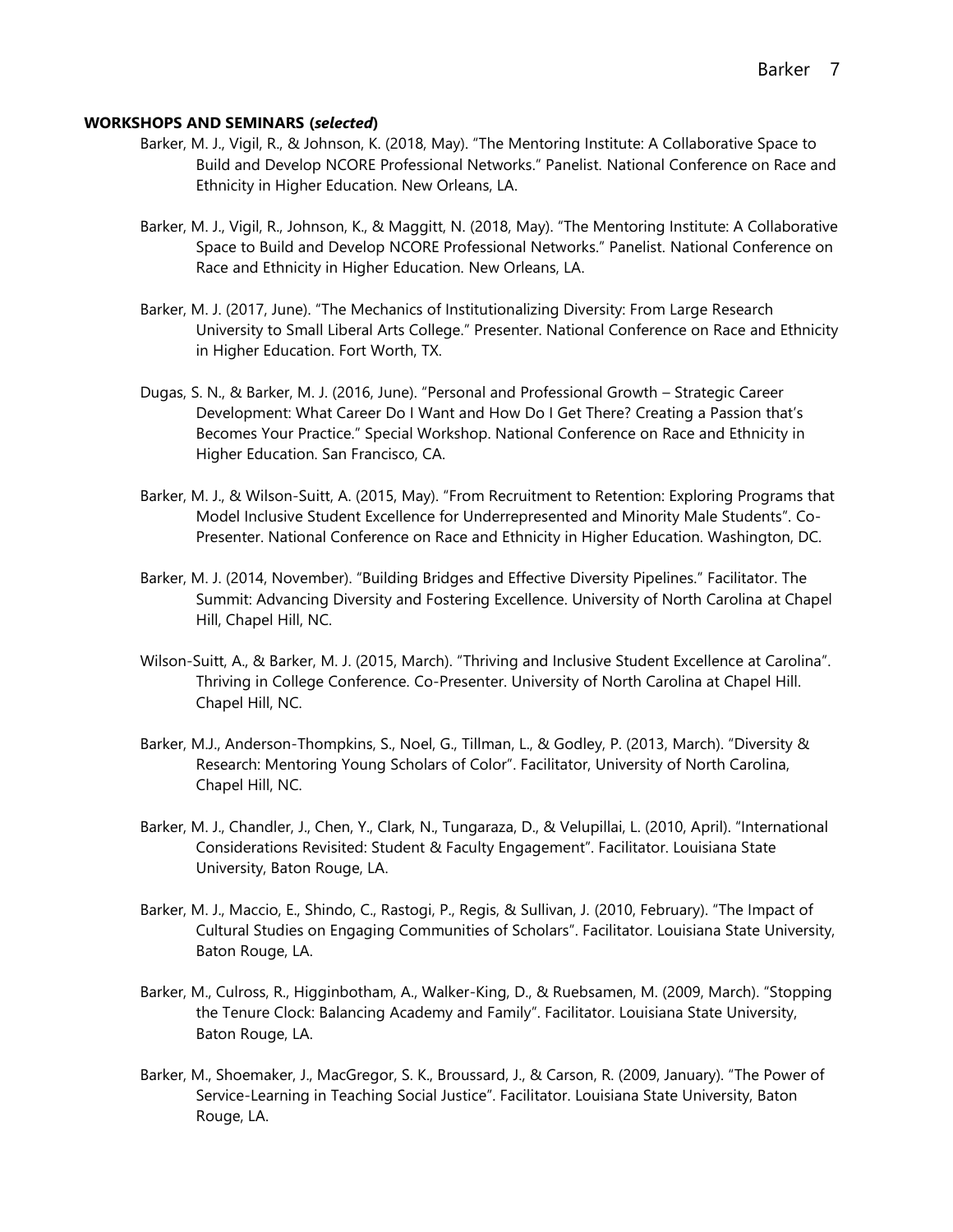- Barker, M., Lim, Y., Chaney, C., Dumais, S., & Noell, G. (2008, March). "Class Within Classes: A Look at Social Class Differences in the Classroom". Facilitator. Louisiana State University, Baton Rouge, LA.
- Barker, M., Gardner, S., Maccio, E., & Creecy, C. (2007, April). "Queer and Questioning Students in the Classroom". Co-Facilitator. Louisiana State University Center for Excellence in Teaching and Learning, Baton Rouge, LA.
- Barker, M., Asher, N., Ropers-Huilman, B., & Lima, M. (2007, March). "Feminist Pedagogy: Crosscultural Approaches to Teaching". Facilitator. Louisiana State University Center for Excellence in Teaching and Learning, Baton Rouge, LA.

#### **INVITED PRESENTATIONS and KEYNOTES (***past six years***)**

- Barker, M. J. (2018, October). *Uncovering Bias and Fueling Inclusion*. Presenter. IMPACT Summit. Salt Lake City, UT.
- Barker, M. J. (2018, May). *Stand Against Racism / Stand for Equity*. Panelist. Salt Lake County's Council on Diversity Affairs Human Rights Subcommittee and the Mayor's Office of Diversity & Inclusion. Salt Lake City, UT.
- Barker, M. J. (2018, February). *Veterinary Leadership, Inclusion, and Diversity*. Panelist. North American Veterinary Community Veterinary Meeting & Expo. Orlando, FL.
- Barker, M. J. (2017, May). Framing Inclusive Excellence as the Future of Veterinary Medicine. Presenter. College of Veterinary Medicine. Michigan State University.
- Barker, M. J. (2015, October). *Diversity & Inclusion in Information Technology*. Panelist. Information Technology Services Conference. University of North Carolina at Chapel Hill, NC.
- Barker, M. J., & Brooks, C. (2015, August). *Diversity and Inclusive Excellence in Higher Education*. Presenter for the University Leadership Education and Development (ULEAD) Program. University of North Carolina at Chapel Hill, NC.
- Barker, M. J. (2015, February). *Examining the Carolina Millennial Scholars Program*. Panelist during Black, Brown, and College Bound Conference. Hillsborough Community College, Tampa, FL.
- Barker, M. J. (2013, April). *Building Your Empire: A Session on Branding, Etiquette, and Style*. Workshop Presenter for Undergraduate Students at the University of North Carolina at Chapel Hill, Chapel Hill, NC.
- Barker, M. J. (2015, April). *Diversity and Leadership in the 21st Century*. Panelist for the North Carolina State University Chancellor's Leadership Program, Raleigh, NC.
- Barker, M. J. (2013, May). *The Artistry of Leadership*. Keynote Address for North Carolina Central University Centennial Scholars Program Closing Ceremony, Durham, NC.
- Barker, M. J. (2012, March). *"The Brothers Size" Through Brothers' Eyes: Examining Black Male Leadership*. Discussant for the post-play discussion of McCarney's *The Brothers Size*. Swine Palace Theatre, Baton Rouge, LA.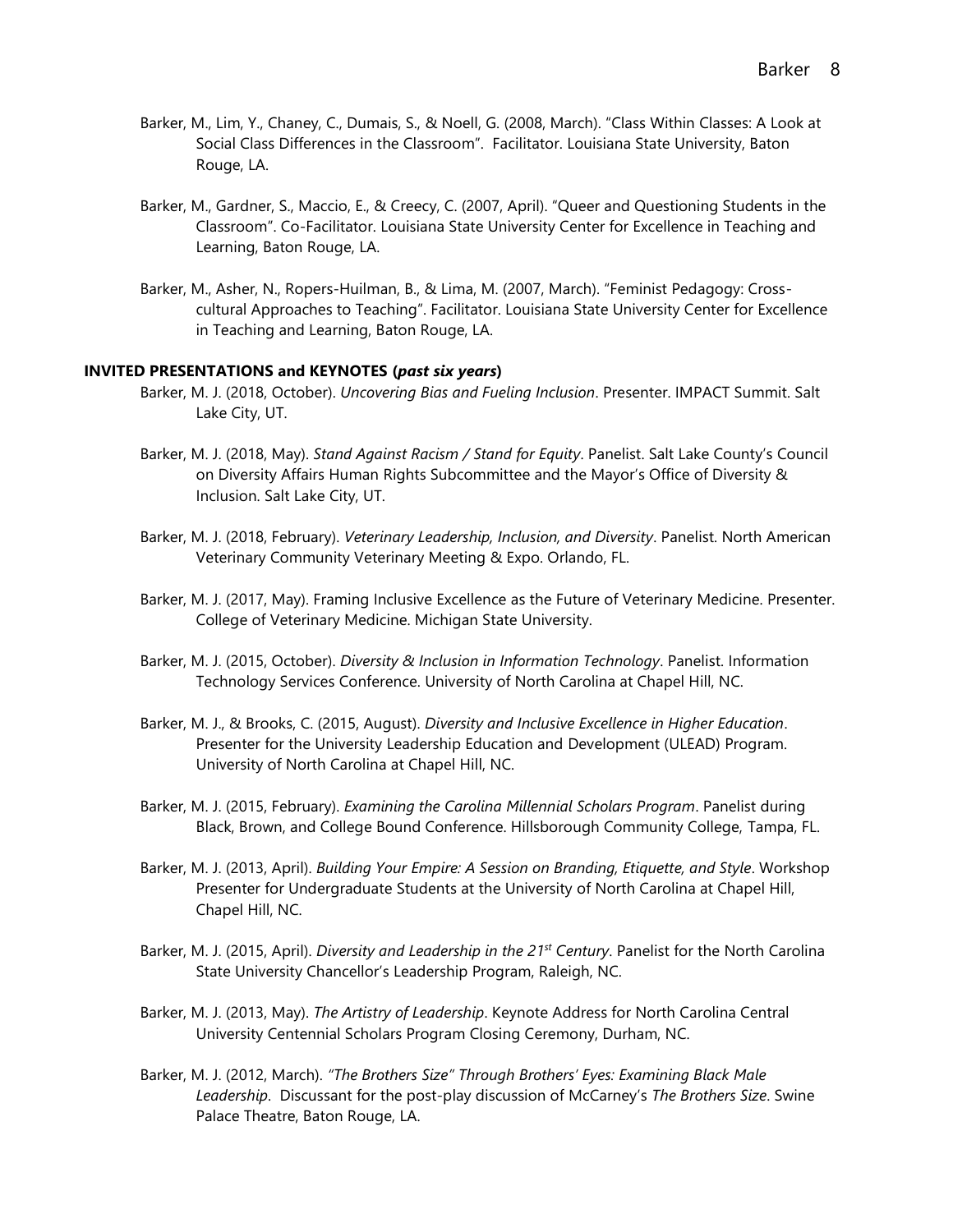### **IN THE MEDIA and MEDIA TRAINING**

- Barker, M. J. (2018, April) *Anti-racism panel discusses stereotypes, need for diversity in decision-making*, panelist, KSL.com: [https://www.ksl.com/?sid=46310039&nid=148&title=anti-racism-panel](https://www.ksl.com/?sid=46310039&nid=148&title=anti-racism-panel-discusses-stereotypes-need-for-diversity-in-decision-making)[discusses-stereotypes-need-for-diversity-in-decision-making.](https://www.ksl.com/?sid=46310039&nid=148&title=anti-racism-panel-discusses-stereotypes-need-for-diversity-in-decision-making)
- Barker, M. J. (2018, January) Martin Luther King, JR Celebration, Interview KTVX: [https://www.youtube.com/watch?time\\_continue=73&v=HoXhUS0jVhM](https://www.youtube.com/watch?time_continue=73&v=HoXhUS0jVhM)
- Barker, M. J. (2017, October) *Money Making Sense: Diversity*, Interview KSL News Radio: [http://ow.ly/Jh9b30g7nrI.](http://ow.ly/Jh9b30g7nrI)
- Barker, M. J. (2016, January) Martin Luther King, JR Celebration. Interview Fox 13 Salt Lake City. URL: [http://fox13now.com/2017/01/16/utahns-honor-dr-kings-legacy-of-service/;](http://fox13now.com/2017/01/16/utahns-honor-dr-kings-legacy-of-service/) Interview KUER 90.1 URL: [http://kuer.org/post/rallies-held-celebrate-martin-luther-king-jr#stream/0;](http://kuer.org/post/rallies-held-celebrate-martin-luther-king-jr#stream/0)  Interview KSL 5 URL: [https://www.ksl.com/?sid=42897302&nid=148&title=naacp-honors-ron](https://www.ksl.com/?sid=42897302&nid=148&title=naacp-honors-ron-mcbride-with-dr-martin-luther-king-jr-award)[mcbride-with-dr-martin-luther-king-jr-award.](https://www.ksl.com/?sid=42897302&nid=148&title=naacp-honors-ron-mcbride-with-dr-martin-luther-king-jr-award)
- Training: Office of Diversity and Multicultural Affairs Summer Professional Development Retreat. Provided by the UNC Office of Communications and Public Affairs. Interviewing 101. July 2015.
- Barker, M. J. (2014, November). *Carolina Millennial Scholars and minority male retention*. Carolina Week. Chapel Hill, NC. URL: [http://youtu.be/xi-FG\\_UM0uA.](http://youtu.be/xi-FG_UM0uA)
- Barker, M. J. (2012, March). *Discussion of Black male leadership, diversity at LSU, and sociocultural issues in the City of Baton Rouge*. 89.3FM - The Jim Engster Show. Baton Rouge, LA.

# **CONSULTATIONS (***most recent***)**

- Barker, M. J. (2016, 2017, and 2018). Cross-Cultural Mentoring. BP-ENDURE St. Louis Neuroscience Pipeline Program. NIH Funded. Washington University at St. Louis/University of Missouri at St. Louis, St. Louis, MO.
- Barker, M. J. (2017 and 2018). Diversity Strategic Planning and Diversity in the Curriculum and Practice. College of Veterinary Medicine at Michigan State University, Lansing, MI.
- Barker, M. J. (2016, May). Exploring an Inclusive Excellence Framework. Division of Student Affairs Staff Retreat. Eastern Connecticut State University, Willimantic, CT.
- Barker, M. J. (2014, August). A Model for Inclusive Excellence. Multiple Departments (Intercultural Student Services, Diversity Development, Academic Advising Team, and Student Affairs Leadership Team). Oregon State University. Corvallis, OR.
- Barker, M. J. (2014, July). Cross-Cultural Advising. University Housing, University of Illinois at Urbana-Champaign, Champaign, IL.
- Barker, M. J. (2014, June). Cross-Cultural Mentoring. Biology and Biomedical Sciences, Washington University of St. Louis, St. Louis, MO.

# **GRANT ACTIVITY**

Barker, M. J. (2015, February). Tar Heel Preview Day. Carolina Parent's Council Grant. Funded. \$3,500.

- Barker, M. J. (2015, February). Carolina Latina/o Collaborative. Carolina Parent's Council Grant. Funded. \$3,000.
- Barker, M. J. (2014, February). Carolina Millennial Scholars Program. Carolina Parent's Council Grant. Funded. \$3,000.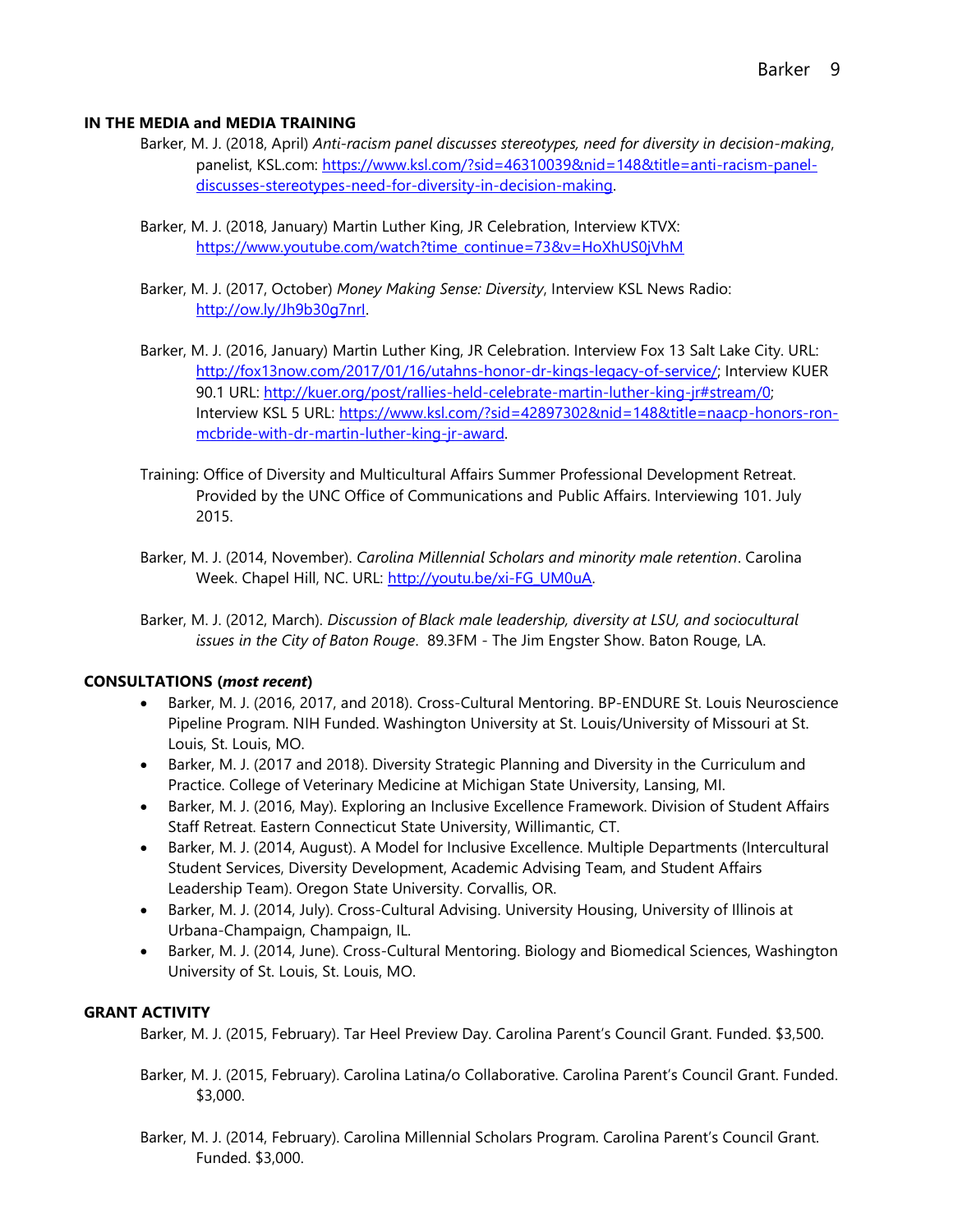### **DEVELOPMENT & FUNDRAISING ACTIVITY**

- National Diversity Advisory Board. \$32,000
- Black Male Leadership Initiative Power of 50 Campaign and Student Leadership Award, \$50,000.
- BMLI Friends & Donors Breakfast, \$2,500.

### **HONORS, AWARDS, or SPECIAL PROGRAMS**

- Leadership Utah Class of 2018, Salt Lake Chamber of Commerce, Salt Lake City, UT
- Utah Forty Under 40, Utah Business
- Goodmon Fellow, Leadership Triangle Regional Leadership Program, May 2016
- Blueprint for Engaged Supervision Training (BEST) Program Completion. University of North Carolina at Chapel Hill, August 2015
- Black Male Appreciation Award, Delta Sigma Theta Sorority Incorporated Undergraduate Chapter, University of North Carolina at Chapel Hill, April 2015
- University Council for Educational Administration Barbara L. Jackson Scholar, 2006 2010

### **ORGANIZATIONS AND AFFILIATIONS:**

*American Educational Research Association, Association for the Study of Higher Education, Alpha Phi Alpha Fraternity, Inc. (Lifetime Member), Arkansas Alumni Association (Lifetime Member), Arkansas Black Alumni Society, LSU Alumni Association A.P. Tureaud SR Black Alumni Chapter*

### **DISCIPLINARY SERVICE**

- Reviewer for the Journal for Diversity in Higher Education
- AERA SIG 168 Doctoral Education Across the Discipline. Nominations Committee. 2013
- Reviewer for the Southern Association for College Student Affairs' College Student Affairs Journal, 2011-2013

### **INSTITUTIONAL SERVICE**

### **University of Nebraska-Lincoln**

Executive Vice Chancellor Search, 2019

### **Westminster College**

- Legacy Scholars Mentor, 2018 2019
- Provost Search Committee, 2018
- President Search Committee, 2017-18
- Bias Response Team (chair), 2017 2019
- Diversity Engagement Team (lead), 2017 2019
- Diversity Council (*former chair*), 2016 2019